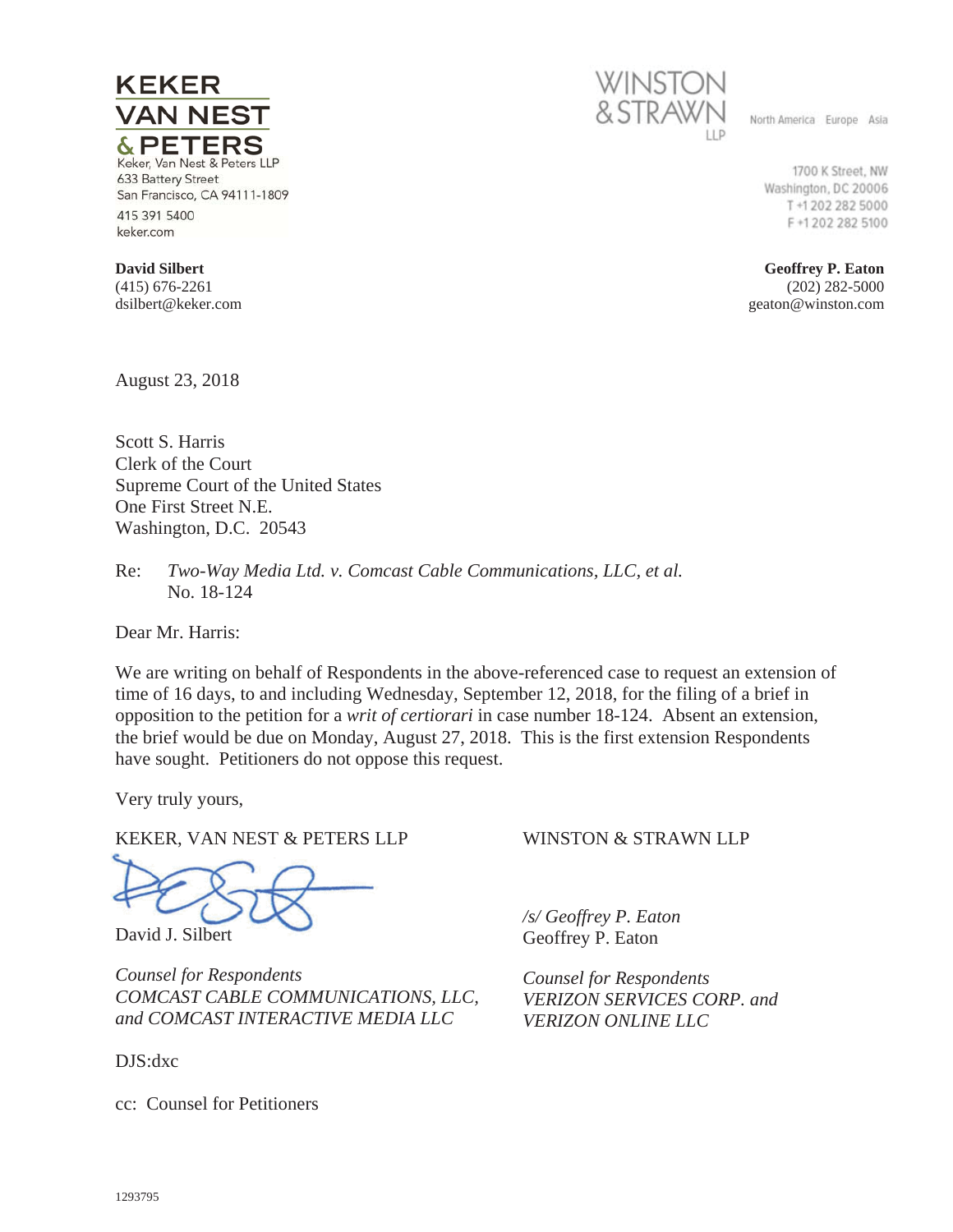## **CERTIFICATE OF SERVICE**

I, Dawn Curran, certify that on this 23rd day of August, 2018, a copy of the letter addressed to Scott S. Harris, Clerk of the Court, Supreme Court of the United States, from David J. Silbert of Keker, Van Nest & Peters LLP, Counsel for COMCAST CABLE COMMUNICATIONS, LLC, COMCAST INTERACTIVE MEDIA LLC, and Geoffrey P. Eaton of Winston & Strawn LLP, Counsel for Respondents VERIZON SERVICES CORP. and VERIZON ONLINE LLC in the above-captioned case, was served by regular **UNITED STATES MAIL** by placing a copy in a sealed envelope addressed as shown below. I am readily familiar with the practice of Keker, Van Nest & Peters LLP for collection and processing of correspondence for mailing. According to that practice, items are deposited with the United States Postal Service at San Francisco, California on that same day with postage thereon fully prepaid. I am aware that, on motion of the party served, service is presumed invalid if the postal cancellation date or the postage meter date is more than one day after the date of deposit for mailing stated in this affidavit.

Sarah E. Harrington GOLDSTEIN & RUSSELL, P.C. 7475 Wisconsin Avenue Suite 850 Bethesda, MD 20814 SHARRINGTON@GOLDSTEINRUSSELL.COM

Parker C. Folse III Brooke A.M. Taylor Rachel S. Black Jenna G. Farleigh SUSMAN GODFREY LLP 1201 Third Avenue, Suite 3800 Seattle, WA 98101-3000 PFOLSE@SUSMANGODFREY.COM BTAYLOR@SUSMANGODFREY.COM RBLACK@SUSMANGODFREY.COM JFARLEIGH@SUSMANGODFREY.COM *Attorneys for Plaintiff-Petitioner TWO-WAY MEDIA, LTD.*  VIA ELECTRONIC MAIL

*Attorneys for Plaintiff-Petitioner*  VIA ELECTRONIC MAIL

Michael F. Heim Leslie V. Payne Micah J. Howe R. Allen Bullwinkel HEIM, PAYNE & CHORUSH L.L.P. 600 Travis Street, Suite 6710 Houston, TX 77002-2912 MHEIM@HPCLLP.COM LPAYNE@HPCLLP.COM MHOWE@HPCLLP.COM ABULLWINKEL@HPCLLP.COM

*Attorneys for Plaintiff-Petitioner*  VIA ELECTRONIC MAIL